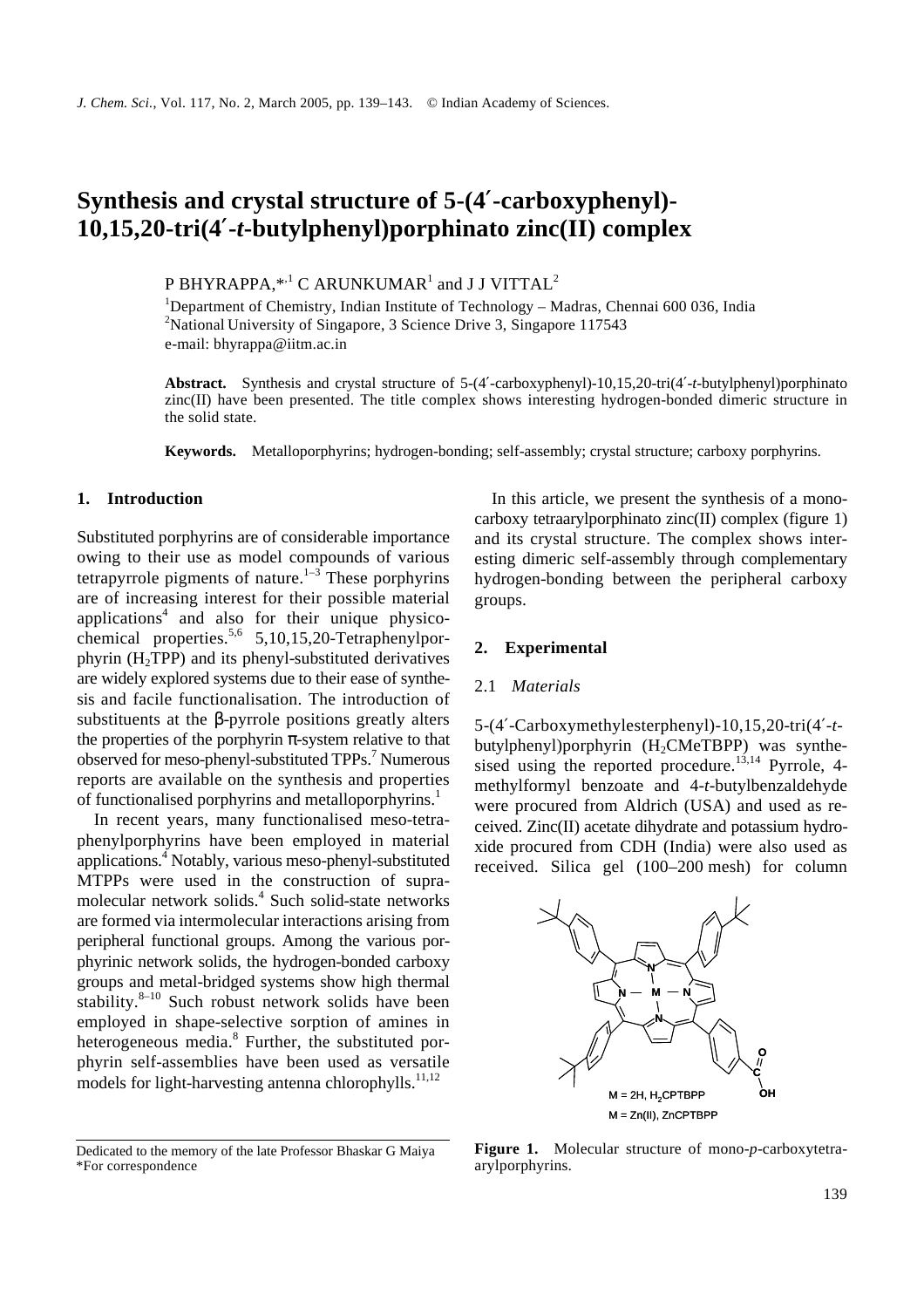chromatography was purchased from Acmes (India) and used as received, while the solvents dichloromethane, chloroform and tetrahydrofuran (THF) obtained from Sisco Research Labs (India) were refluxed and distilled over CaH<sub>2</sub>.

#### 2.2 *Instrumentation*

Electronic absorption spectra of porphyrins were recorded on a Jasco V-550 UV–Vis absorption spectrophotometer using matched quartz cells of 1 cm path length at ambient temperature. <sup>1</sup>H NMR spectra of samples were performed on a Bruker 400 MHz  $FT-NMR$  spectrometer in CDCl<sub>3</sub> using tetramethylsilane as the internal standard at 298 K. Crystal structure data collection of the 5-(4′-carboxy phenyl)- 10,15,20-tri(4′-*t*-butylphenyl)porphinato zinc(II) (ZnCPTBPP) complex was performed on a Brucker SMART CCD diffractometer with a Mo K*<sup>a</sup>*  $(0.71073 \text{ Å})$ ,  $T = 223 \text{ K}$ . Mass spectra of the samples were recorded on a Voyager-DE™ PRO Biospectrometry instrument using *a*-cyano-4-hydroxycinnamic acid.

## 2.3 *Synthesis of 5-(4¢-carboxyphenyl)-10,15,20 tri(4¢-t-butylphenyl)porphyrin (H2CPTBPP)*

Aqueous KOH (20%) in THF (10 ml) was added to a THF (5 ml) solution containing  $0.110$  g of H<sub>2</sub>CmeTBPP and the resulting solution was refluxed for 36 h. At the end of this period, the solvent was evaporated to dryness. The residue was then taken in water (10 ml) and filtered to obtain a purple-coloured residue. The residue was treated with 10 ml of dilute aq. HCl  $(5\%)$  followed by aq. saturated NaHCO<sub>3</sub> solution. It was then dissolved in  $2\%$  THF in CHCl<sub>3</sub> and the solution was dried over anhydrous  $Na<sub>2</sub>SO<sub>4</sub>$ . It was then concentrated and chromatographed on a silica gel column using THF/CHCl<sub>3</sub> (1:9,  $v/v$ ) as the eluant. The product was dried under vacuum (0⋅01 torr) at 120 $^{\circ}$ C; the yield of the product was 0⋅093 g (91%). Electronic absorption spectral data in THF:  $I_{\text{max}}$ , nm (log*e*): 420 (5⋅76), 515 (4⋅39), 550 (4⋅17), 593  $(3.90)$ , 650  $(3.90)$ . <sup>1</sup>H NMR in CDCl<sub>3</sub>:  $d_H$  in ppm (400 MHz, TMS): 8⋅82 (*m*, 8H, pyrrole-H), 8⋅51 (*d*, 2H, carboxyphenyl-H*o*), 8⋅35 (*d*, 2H, carboxyphenyl-H*m*), 8⋅16 (*d*, 6H, 4′-*t*-butylphenyl-H*o*), 7⋅77 (*d*, 6H, 4′-*t*-butylphenyl-H*m*), 1⋅55 (*s*, 27H, 4′-*t*butyl-H), –2⋅65 (*s*, 2H, NH–H). MALDI-TOF spectrum (*m*/*z*): 827⋅28 (calcd., 827⋅08). Elemental analysis: Calcd., for  $C_{57}H_{54}N_4O_2 - C$ , 82⋅78; H, 6⋅58; N, 6⋅77%. Found: C, 82⋅51; H, 6⋅52; N, 6⋅55%.

The  $Zn(II)$ -complex of the porphyrin,  $H_2CPTBPP$ , was prepared using conventional procedure.<sup>15</sup> Electronic absorption spectral data of ZnCPTBPP in THF: *l*max, nm (log*e*): 425 (5⋅66), 557 (4⋅27), 597 (3⋅95). <sup>1</sup>H NMR in DMSO- $d_6$ :  $d_H$  (400 MHz, TMS): 13⋅26 (*bs*, 1H, carboxylic acid-H), 8⋅77 (*m*, 8H, pyrrole-H), 8⋅36 (*d*, 2H, carboxyphenyl-H*o*), 8⋅30 (*d*, 2H, carboxyphenyl-H*m*), 8⋅12 (*d*, 6H, 4′-*t*-butylphenyl-H*o*), 7⋅82 (*d*, 6H, 4′-*t*-butylphenyl-H*m*), 1⋅58 (*s*, 27H, 4′-*t*-butyl-H). MALDI-TOF spectrum (*m*/*z*): 890⋅97 (calcd. 890⋅45).

#### 2.4 *Methods*

2.4a *Crystal structure of ZnCPTBPP (THF)•0*⋅*5 cyclohexane complex:* C<sub>64</sub>H<sub>66</sub>N<sub>4</sub>O<sub>3</sub>Zn, *M<sub>r</sub>* = 1004⋅58. Crystal dimensions:  $0.35 \times 0.35 \times 0.18$  mm<sup>3</sup>, purple, monoclinic,  $P2_1/n$ ,  $a = 13.1723(8)$  Å,  $b = 17.0218(11)$  Å, *c* = 25⋅9807(17) Å, *g* = 90°, *b* = 97⋅243(2)°, *g* = 90°,  $V = 5778.8(6)$   $\AA^3$ ,  $Z = 4$ ,  $r_{\text{calcd}} = 1.155$   $\text{Mg/m}^3$ ,  $F(000) =$ 2128. Diffractometer: Brucker Smart CCD diffractometer with Mo K*a* (0⋅71073 Å), *T* = 223 K. Data collection  $[2q = 50^\circ$ , range of *hkl*:  $h = -15$  to 14,  $k = -14$  to 20,  $l = -30$  to 30. Number of reflections collected, 31983, 10184 independent reflections ( $R =$ 0.0759), Refinement on  $F^2$  with the results  $R1 =$ 0⋅0840,  $wR2 = 0.2412$ . The program SMART<sup>16</sup> was used for collecting frames of data, indexing reflection and determination of lattice parameters, and program  $SAINT<sup>16</sup>$  for integration of the intensity of reflections and scaling.  $SADABS^{16}$  was used for absorption correction and  $SHELXL$ <sup>17</sup> for space group and structure determination and least-squares refinements on  $F^2$ . The Fourier difference routine indicated the presence of 0⋅5 molecule of cyclohexane in the lattice.

#### **3. Results and discussion**

In an effort to determine the role of the carboxy group at the periphery of the porphyrin in the molecular self-assembly, we have examined the crystal structure of monocarboxyporphyrin, ZnCPTBPP complex. The precursor monocarboxyester porphyrin was prepared using the reported procedure and its deesterified carboxy porphyrin  $H_2$ CPTBPP derivative was obtained by base hydrolysis. The Zn(II)-complex, ZnCPTBPP, was prepared by conventional metallation procedures<sup>15</sup>. The synthesised porphyrins were characterised by UV–Vis,  ${}^{1}H$  NMR, and mass spectroscopy and also by elemental analysis. Monocarboxy porphyrins, MCPTBPP ( $M = 2H$ ,  $Zn(II)$ ) were examined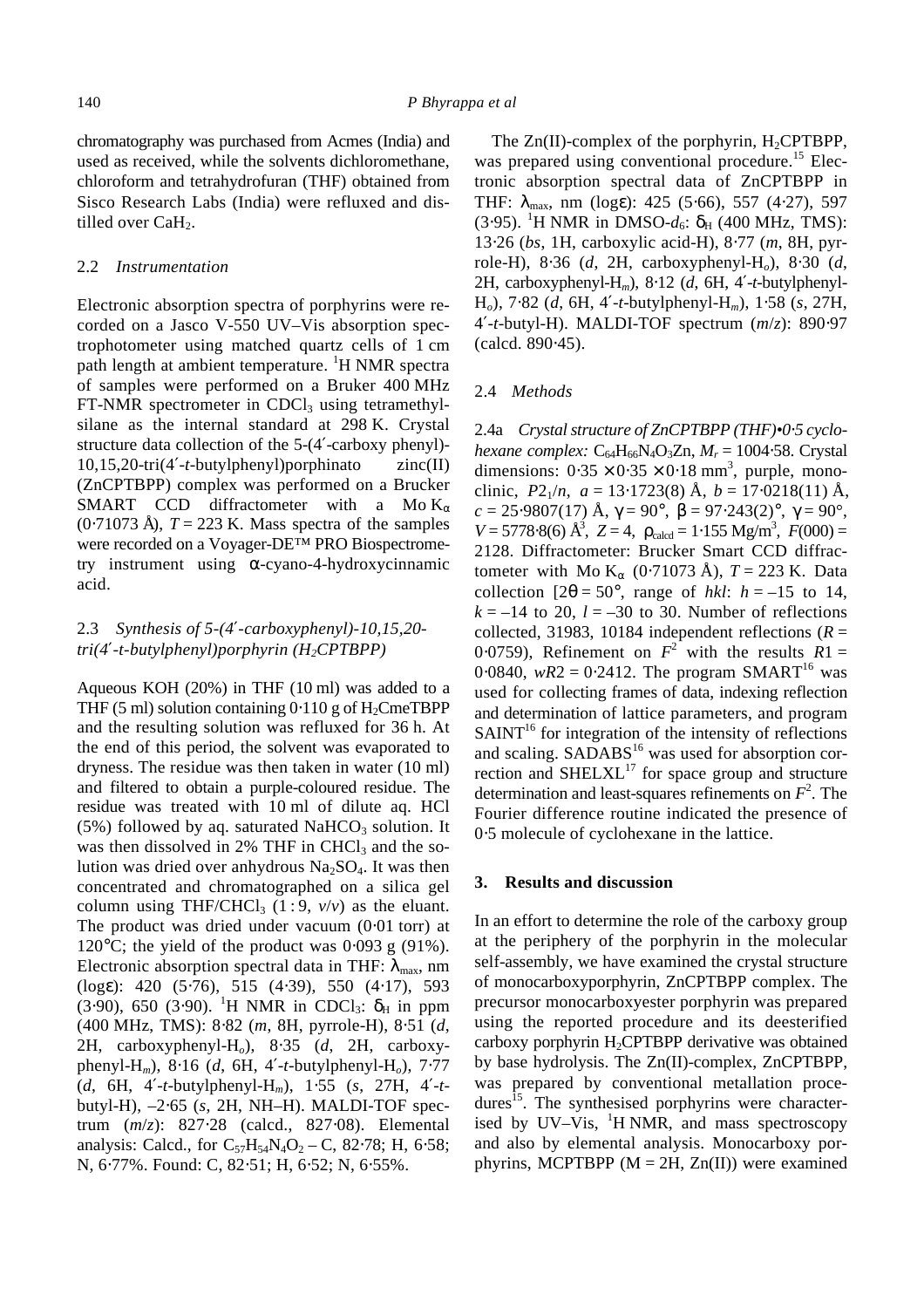for their self-assembly in the solid state. These porphyrins are moderately soluble in halogenated solvents and highly soluble in polar solvents (DMSO, THF, DMF).

Free-base carboxymethylester  $(H_2$ CMePTBPP) and its carboxy derivative  $(H_2CPTBPP)$  exhibit typical four-banded visible and a Soret band with marginal red-shift in their absorption spectral bands relative to that observed for  $H_2$ TPP.<sup>18 1</sup>H NMR spectral features of  $H_2$ CPTBPP show resonances arising from meso-phenyl, *p*-*t*-butyl, *b*-pyrrole protons and imino hydrogens, while its Zn(II)-complex shows absence of imino hydrogen resonances. The integrated intensities of the resonances are in conformity with the expected structures.

Crystals of the ZnCPTBPP complex were grown by slow diffusion of cyclohexane solvent to a porphyrin solution in THF over a period of three days. The unit cell has four porphyrin units with fivecoordination around the Zn(II)-centre. The ORTEP diagram of the complex is shown in figure 2a. The selected bond lengths and angles of the complex are shown in table 1. For comparison, the data of sixcoordinated  $(ZnTPP(THF)_2)^{19}$  and four-coordinated  $(ZnTPP)^{20}$  complexes are also incorporated in table 1. The average Zn–N distance (2⋅052(4) Å) in ZnCPTBPP (THF) is relatively higher than that reported for four coordinated ZnTPP  $(2.037(2)$  Å) and is quite similar to that found for  $ZnTPP(THF)$ <sub>2</sub> complexes (2⋅057(4) Å). In the ZnCPTBPP(THF) complex, the Zn(II) ion is situated 0⋅2958 Å above the four nitrogen atoms which is quite common for five-coordinated Zn(II)-

porphyrins. $^{21}$  In the case of six-coordinate ZnTPPs, the  $Zn(II)$  ion lies almost in the plane of the four nitrogen atoms. $2^{1-23}$  The fifth ligand, THF shows a short Zn–O bond length of  $2.151(4)$  Å relative to that reported for the ZnTPP(THF)<sub>2</sub> complex  $(2·380(2)$  Å) and 2⋅1643(2) Å for the ZnTPPBr<sub>4</sub>(THF)<sup>24</sup> complex. The bound-THF solvate shows envelope confirmation as observed in case of the  $ZnTPP(THF)_2$  or  $ZnTPPBr_4$ (THF) complexes.

The average N–Zn–O1 angle is found to be 96⋅89 (20)° showing some 6⋅89° deviation from the plane of the porphyrin core. Upon examination, the Zn–N4 core shows significant variation from 180° for N1– Zn1–N3 and N2–Zn1–N4 angles (av.  $166·17(19)°$ ) a value of 88–90° for the N1–Zn1–N2 and N3–Zn1– N4 angles. An examination of the deviation of core atoms from the mean plane formed by the 24-atom macrocyclic ring shows interesting core-conformational features. The displacement of atoms from the mean plane is shown in figure 2b. The opposite pyrrole rings show up and down displacement from the mean plane with a maximum deviation of  $0.26 \text{ Å}$ of the *b*-pyrrole carbon. The average displacement of *b*-pyrrole carbons from the mean plane formed by the 24 atom core is  $\pm 0.017$  Å. The displacement of the *b*-pyrrole carbons and meso-carbons from planarity suggest saddle-like geometry of the porphyrin ring and such conformational features are known for very sterically crowded porphyrins.<sup>7</sup>

Interestingly, the porphyrins exhibit dimeric selfassembly (figure 3) through hydrogen-bonding interactions and are aligned almost parallel to the unit cell



**Figure 2.** (**a**) ORTEP diagram of the ZnCPTBPP(THF)**•**0⋅5 cyclohexane complex (thermal ellipsoids at 50% probability level). Hydrogen atoms are not shown for clarity. (**b**) The mean plane deviation (in Å) of atoms from the mean plane formed by the 24-atom core. Only the core zinc and the nitrogen atoms are labelled for clarity.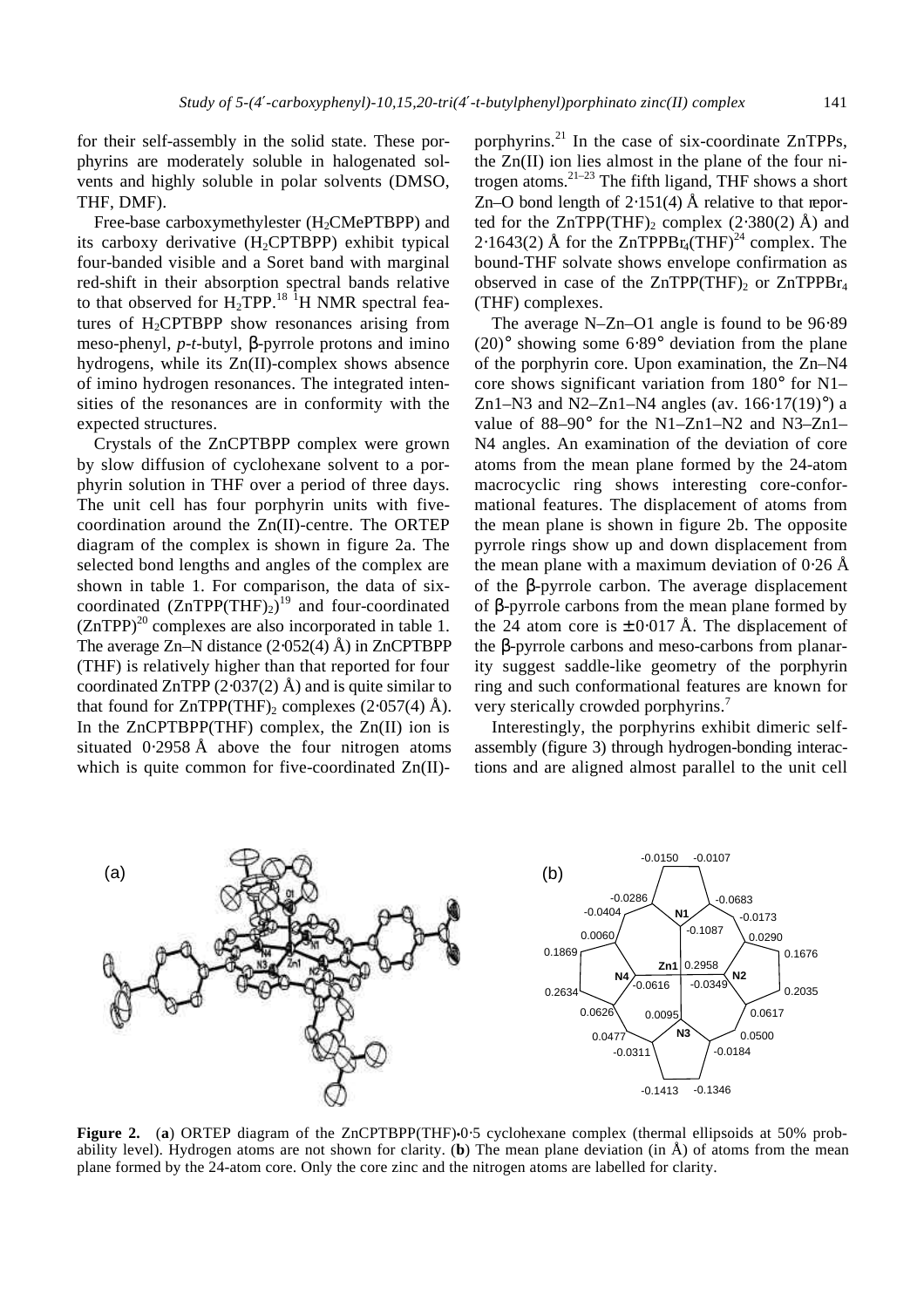|                                                                   | ZnCPTBPP(THF).<br>$0.5$ cyclohexane | ZnTPP(THF) <sub>2</sub> <sup>a</sup> | ZnTPP <sup>a</sup>   |
|-------------------------------------------------------------------|-------------------------------------|--------------------------------------|----------------------|
| Distances (Å)                                                     |                                     |                                      |                      |
| $(Zn-N)_{\text{average}}$<br>$Zn-O(THF)$<br>Zn(II)-to-meso carbon | 2.052(4)<br>2.151(4)<br>3.405(3)    | 2.057(2)<br>2.380(2)                 | 2.037(2)<br>3.447(2) |
| Angles $(^\circ)$<br>$(N-Zn1-O1)_{average}$                       | 96.89(18)                           | 86.95(1)                             |                      |
| Dihedral angles $(°)$<br>Phenyl-to-core <sup>b</sup>              | 71.29(25)                           | 72.0                                 | 62.0                 |

**Table 1.** Selected geometric parameters for ZnCPTBPP(THF)**•**0⋅5 cyclohexane complex.

<sup>a</sup>Data for  $ZnTPP(THF)$ <sub>2</sub> and  $ZnTPP$  structures were taken from references [19] and [20] respectively; <sup>b</sup>dihedral angle is defined with respect to the porphyrin 24-atom core



**Figure 3.** Dimeric self-assembled structure of ZnCPTBPP(THF)**•**0⋅5 cyclohexane complex. Only the core Zn(II) ion and the carboxylic group are labelled for clarity.

 $a$ -axis. The hydrogen-bonding distance  $(OLO)$  between the oxygens of the carboxylic acid moieties is found to be  $2.628 \text{ Å}$  indicating fairly strong intermolecular hydrogen-bonding between the porphyrins through the *p*-carboxy groups (figure 3). The observed hydrogen-bonding distance is quite similar to that reported for carboxy-bridged porphyrinic-network solids.<sup>25</sup> Hydrogen-bonded dimers are oriented in a slipped-stack orientation with vertical separation between the porphyrin plane being about 4⋅871 Å. The meso-phenyl groups in the ZnCPTBPP(THF) complex are more perpendicular to the porphyrin core relative to that observed for ZnTPP and are similar to that reported for  $ZnTPP(THF)_2$  or  $ZnTPPBr_4$ (THF) complexes. Further, hydrogen-bonded dimeric porphyrins show no significant interactions with adjacent dimers, since the close contact between the molecules in the lattice is greater than 3⋅45 Å.

#### **4. Summary**

Synthesis and characterization of *p*-monocarboxyporphyrin has been reported. *p*-Carboxy-substituted ZnCPTBPP shows five-coordination geometry with interesting dimeric structure in the solid state through molecular self-assembly. These carboxy-functionalised porphyrins may serve as versatile building blocks for the construction of molecular self-assemblies.

*Supplementary material:* Crystallographic data (excluding structure factors) have been deposited with the Cambridge Crystallographic Data Centre as supplementary publication number CCDC 253385. Copies of the data can be obtained, free of charge, on application to the Director, CCDC, 12 Union Road, Cambridge CB2 1EZ, UK. (Fax: +44 (0) 1223 336033 or e-mail: deposit@ccdc.cam.ac.uk).